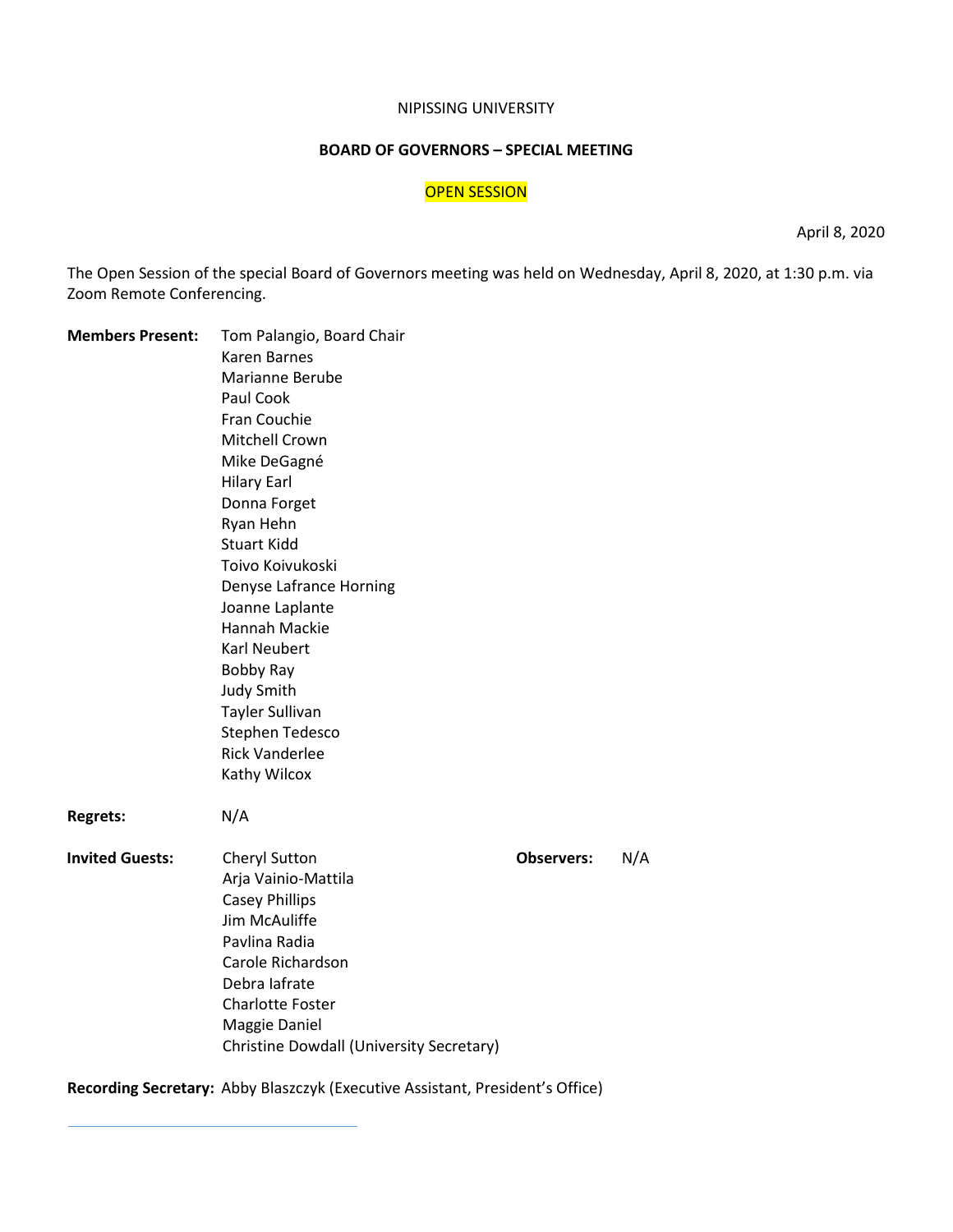### **1. Call to Order/Land Acknowledgment**

Following roll call, the meeting was called to order at 1:34 p.m. The Board Chair offered a traditional land acknowledgement.

## **2. Declaration of Conflict of Interest**

The Board Chair called for conflicts of interest concerning any of the agenda items. No such declarations were made.

### **3. Use of Recording and/or Broadcasting Devices**

The Board Chair reminded everyone that only pre-approved methods of recording and/or broadcasting devices may be used during the meeting. Disseminating any information during the meeting is prohibited.

## **4. Adoption of Open Session Agenda**

Resolution 2020-04-01: *That the Board of Governors adopt the agenda for the Open Session of the April 8, 2020, special meeting as circulated.*

> *Moved by Stuart Kidd; seconded by Karen Barnes. Carried.*

## **5. Chair's Remarks**

No remarks.

## **6. President's Remarks**

• COVID-19 Response – Update

The President reported that regular discussions continue with the Council of Ontario Universities and Universities Canada, including talks regarding international students, perspectives on summer and fall semesters, and some positive announcements around emergency support for post-secondary institutions.

Dr. DeGagné turned the floor over to the Vice-Presidents to provide some detailed updates from their specific areas.

#### **7. Vice-President's Remarks**

**The Provost and Vice-President, Academic & Research** (PVPAR) spoke to her written report which was circulated with the agenda. She highlighted a number of items, including the efforts put forth by faculty and staff during the COVID-19 pandemic, ongoing conversations with our international recruitment partners in India and a focus on converting offers to acceptances through Recruitment. The PVPAR also spoke about the decision to shift all spring/summer courses to an online format, stating that discussions regarding the fall term are ongoing.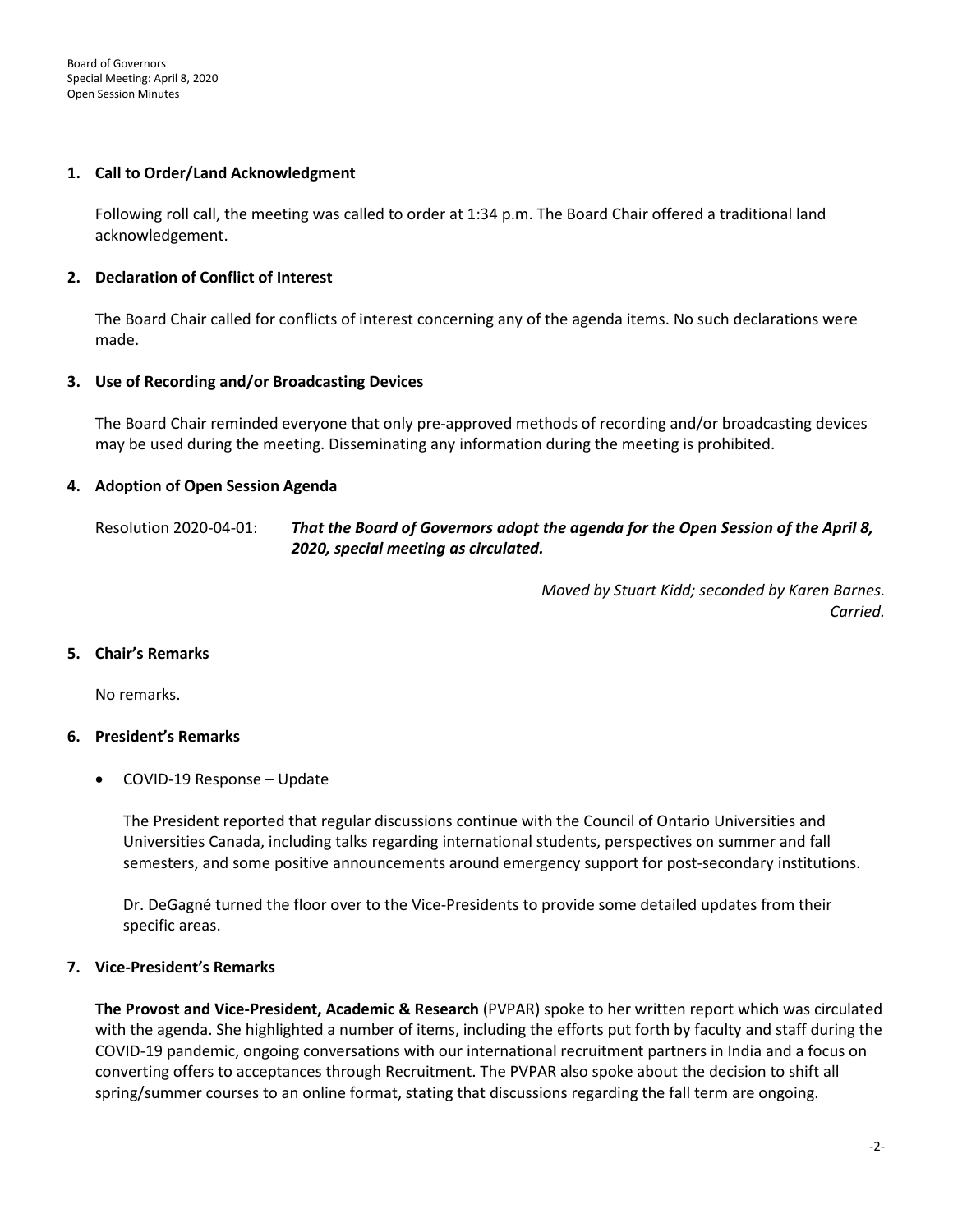A question was raised regarding summer education programs for Indigenous students and the issue of accessibility due to the necessary shift to online delivery. The Dean of Education and Professional Studies noted that discussions have taken place with First Nations communities regarding what types of technology students already have access to and what they might require in order to be successful. It is expected the programs will need to be extended in order to accommodate all students.

Several other questions were addressed, including an inquiry on whether or not additional resources will be dedicated to converting courses to an online format. To date, Learning Systems Technologists have been remobilized for assistance, and as the budget is developed, we continue to prepare for a number of possibilities for course delivery.

**The Vice-President, Finance & Administration** (VPFA) provided a high-level listing of a variety of ongoing activities within the administration as well as a detailed timeline of the institutional response to the COVID-19 pandemic as the University has now shifted to a business continuity phase. She expressed her gratitude to the University Management Group for the level of calmness, collegiality and leadership displayed during this time.

The VPFA also spoke to a number of government announcements, including a crisis relief fund for post-secondary institutions and the formal delay of the Strategic Mandate Agreement 3 (SMA3). In response to a question regarding the delayed SMA3s and the funding model that will be used for the 2020-21 school year, the VPFA responded that the University expects funding will remain as is for the foreseeable future.

A discussion surrounding scenario planning for the fall semester followed. The President spoke to the importance of taking an incremental approach to decision making as reliable information becomes available.

**The Assistant Vice-President, Students** provided a detailed overview of all departments within Student Services and how they have adapted to alternative work environments in order to continue to provide services to students. These include a continuation of counselling services, ensuring any accessibility needs are being met, and addressing any complex mental health cases as they transition to home environments. The AVP, Students also addressed international initiatives, which has seen all but two of our outgoing exchange students return to Canada. Four of our incoming exchanges remain, and all international degree students have remained in North Bay. In order to support students, the student foodbank has been moved from the main campus to Chancellors House for easier access.

The AVP, Students also spoke to the Student Emergency Fund, which will provide financial assistance to those students who are unable to meet immediate, essential and basic needs. The Nipissing University Alumni Association Board has made a significant contribution to this initiative, and the website for applications will be launched shortly.

## **8. Question Period**

A Board member raised a question about the institution's decision to postpone convocation and whether that will prevent students from graduating. It was noted that graduation and convocation are two separate entities, and upon approval at Senate, those eligible to graduate will receive their degrees.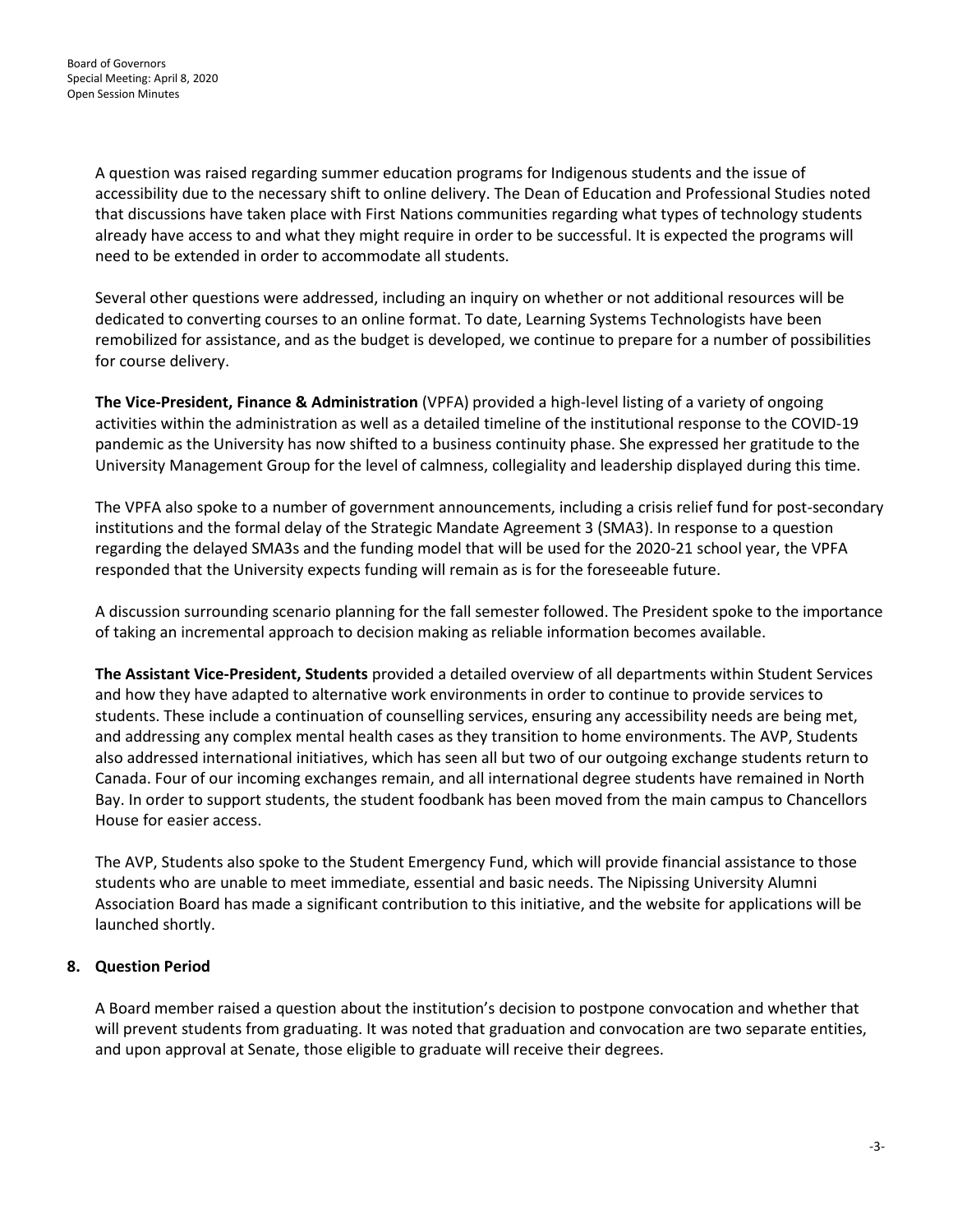Board of Governors Special Meeting: April 8, 2020 Open Session Minutes

#### **9. Other Business**

No other business was discussed.

### **10. Next Meeting Dates/Adjournment**

The Board will continue to hold meetings, when and if necessary, throughout the spring and summer.

The next regular meeting of the Board of Governors is scheduled for Thursday, May 7, 2020, at 5:30 p.m.

\_\_\_\_\_\_\_\_\_\_\_\_\_\_\_\_\_\_\_\_\_\_\_\_\_\_\_\_\_\_\_\_\_\_\_\_\_\_\_\_\_\_ \_\_\_\_\_\_\_\_\_\_\_\_\_\_\_\_\_\_\_\_\_\_\_\_\_\_\_\_\_\_\_\_\_\_\_\_\_\_

Resolution 2020-04-02: *That the Open Session of the Board of Governors' special meeting now adjourn.*

*Moved by Marianne Berube; seconded by Karen Barnes Carried.*

Open session adjourned at 3:06 p.m.

President & Vice-Chancellor/Secretary of the Board Board Chair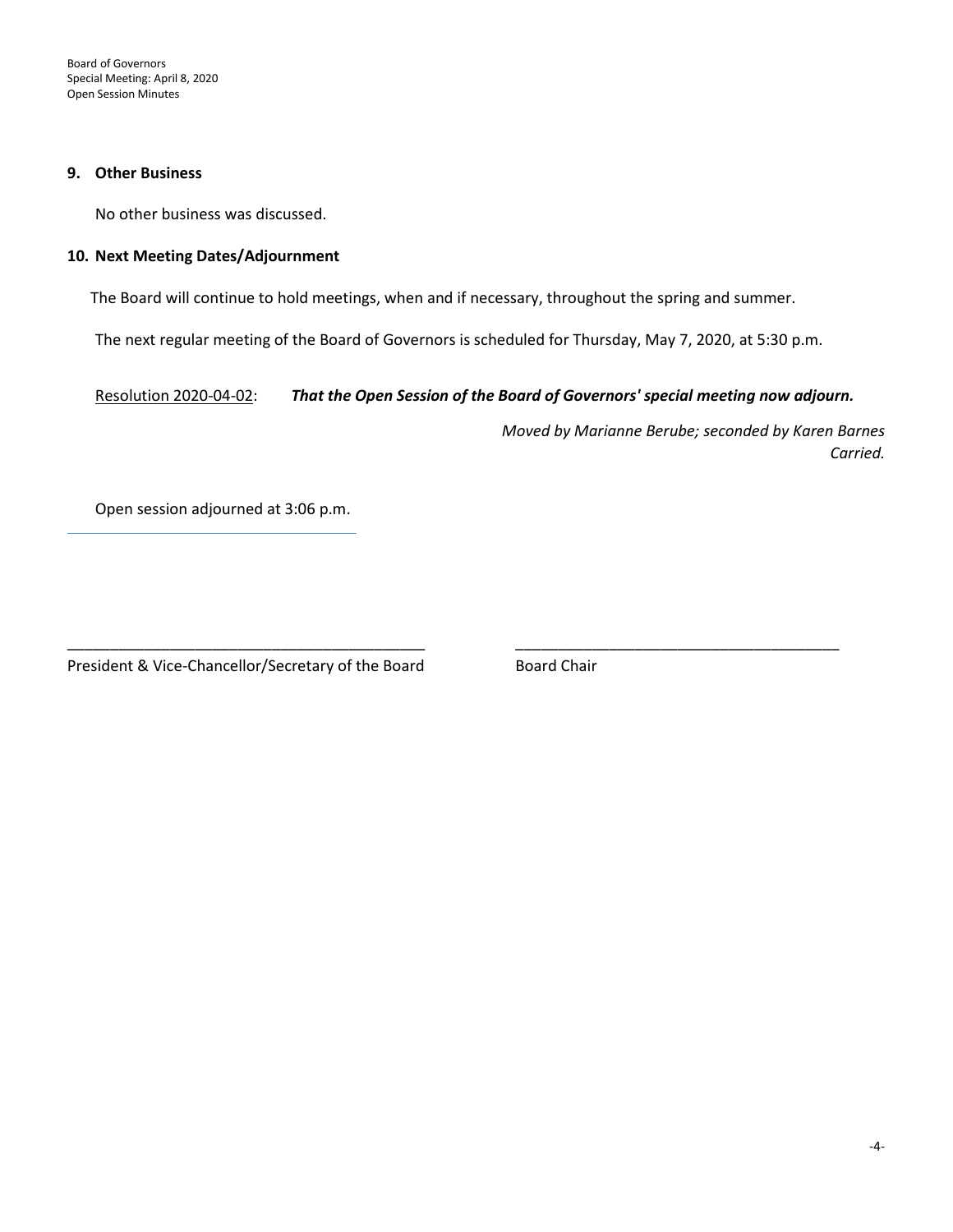### **NIPISSING UNIVERSITY BOARD OF GOVERNORS**

## **SPECIAL MEETING**

## OPEN SESSION

April 8, 2020

1:30 p.m. – Zoom Remote Conferencing

## **AGENDA**

\_\_\_\_\_\_\_\_\_\_\_\_\_\_\_\_\_\_\_\_\_\_\_\_\_\_\_\_\_\_\_\_\_\_\_\_\_\_\_\_\_\_\_\_\_\_\_\_\_\_\_\_\_\_\_\_\_\_\_\_\_\_\_\_\_\_\_\_\_\_\_\_\_\_\_\_\_\_\_\_\_\_\_\_\_\_\_\_\_\_

**Zoom Connection for Virtual Attendance: <https://zoom.us/j/681220961>**

## **Roll Call**

### **1. Call to Order/Land Acknowledgement**

*"As we begin this meeting, I would like to acknowledge that we are in the territory of the Robinson-Huron Treaty of 1850 and that the land on which we gather is the Nipissing First Nation Traditional Territory and the traditional territory of the Anishinabek.*

*We respect and are grateful to hold this meeting on these lands with all our relatives."*

#### **2. Declaration of Conflict of Interest**

#### **3. Use of Recording and/or Broadcasting Devices**

*"Only pre-approved methods of recording and/or broadcasting devices (such as today's Zoom connection) may be used. Disseminating any information during the meeting is prohibited."*

#### **4. Adoption of Open Session Agenda**

Resolution: *That the Board of Governors adopt the agenda for the Open Session of the April 8, 2020, special meeting as circulated.*

#### **5. Chair's Remarks**

- **6. President's Remarks**
	- COVID-19 Response Update
- **7. Vice-President's Remarks**
	- Provost and Vice President, Academic & Research
	- Vice-President, Finance & Administration
	- Assistant Vice-President, Students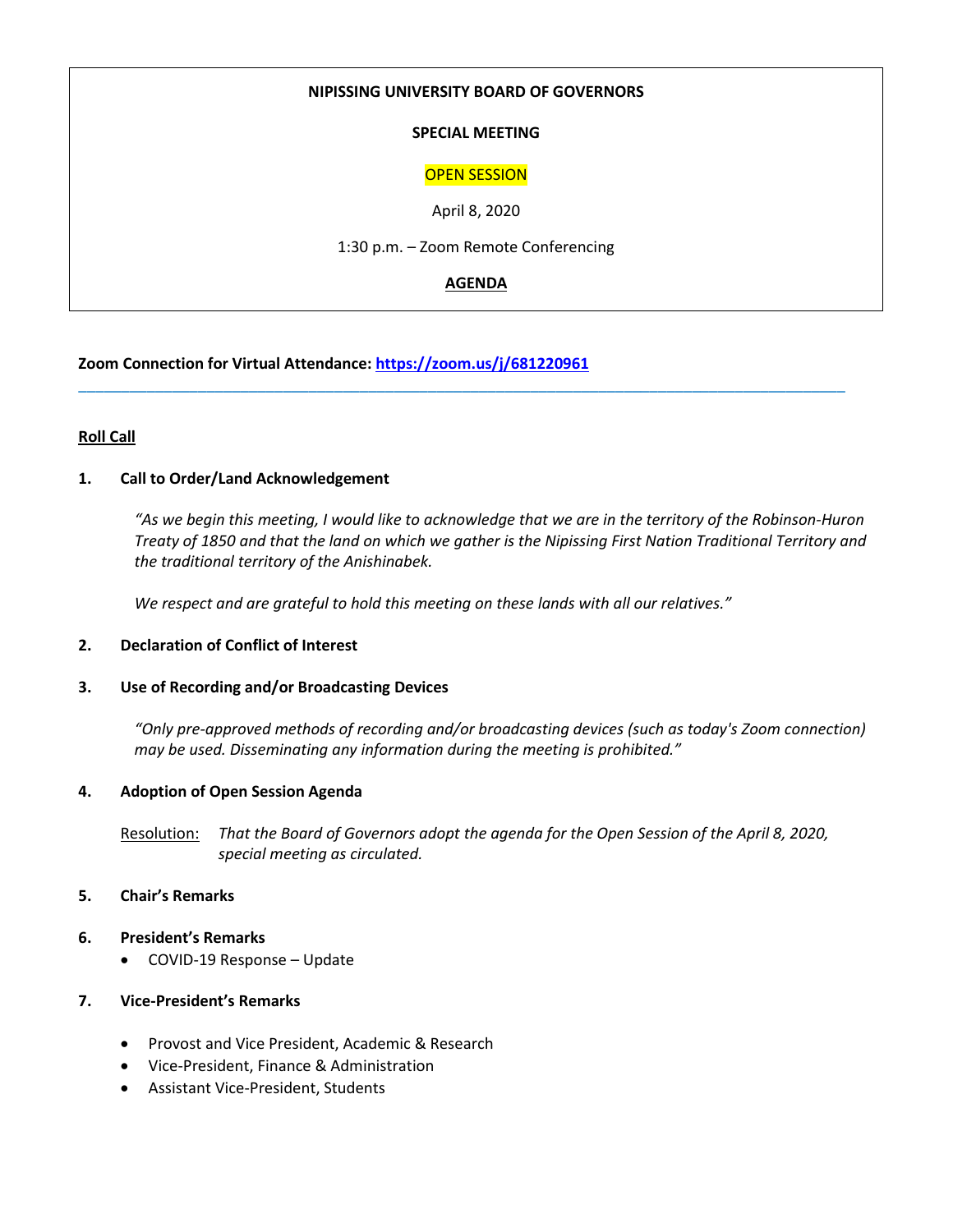## **8. Question Period**

## **9. Other Business**

# **10. Next Meeting Date/Adjournment**

Resolution: *That the Open Session of the Board of Governors' special meeting now adjourn.*

Time: \_\_\_\_\_\_\_\_\_\_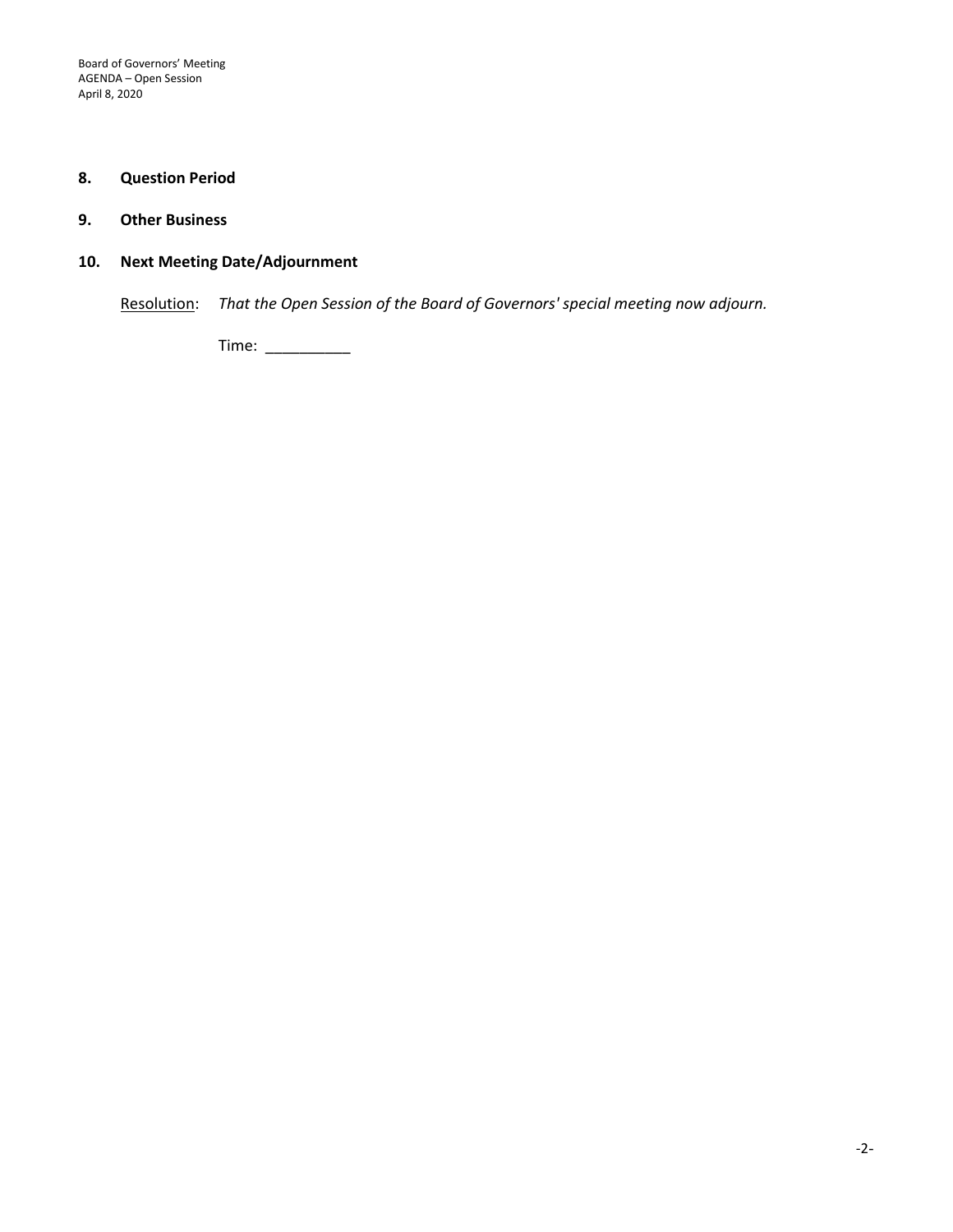# **Board Update 8th April 2020 Arja Vainio-Mattila**

Goal: Nipissing remains open, delivering on its programmes and associated learning outcomes.

- Many functions of the university continue on schedule, for example, Senate and its committees, quality assurance reviews (4 underway), promotion and tenure processes, Chancellors awards, Teaching Chairs, research supports, institutional planning and research, Faculty Council (A&S).
- Many other functions have adjusted, and are continuing with new ways of doing things, for example, applications, admissions, offers, transcripts, degree audits, student advising, recruitment for both undergraduate and graduate students
- Focus is on communication with students regarding their programmes.

Recruitment, Admission, and Advising:

- Recruitment is focusing on virtual conversion opportunities for prospective students, including live tours, virtual mock lectures and live Q&A sessions.
- All admission offers are up to date and continue to be processed
- The academic advising team continues to support students remotely, including creating workshops to help prepare 1st year students moving into 2nd year
- To help support our students during this time we've extended the academic deadline to withdrawal from a course to May 3rd (from March 6th). This gives students the opportunity to withdraw from a course without a negative impact their GPA.
- Unlike most of our provincial counterparts our spring/summer term will begin as scheduled, most courses, 141 out of 155, were scheduled to be offered online. The Deans are working with the faculty to move the remaining course to remote delivery.
- Our managers are meeting regularly with provincial counterparts to ensure we're making the appropriate provisions and accommodations for our students. This includes how we can make admission decisions when students may not have completed their final year of high school, delay in submitting grades and considering extending the June 1st deadline to accept an offer.

Our admission #'s:

- Applications are down 9% vs. same time last year
- Offers are also down 11% vs. same time last year
- Acceptances are down 14% vs. same time last year

Although our numbers are down from last year and it's difficult to anticipate the impact the pandemic will have on admissions we continue to focus on conversion. We're proud to say that conversion (offers to acceptances) has increased in the following programs: Biology, Nursing, Business, Math & Computer Science, English, Geography, and Sociology & Anthropology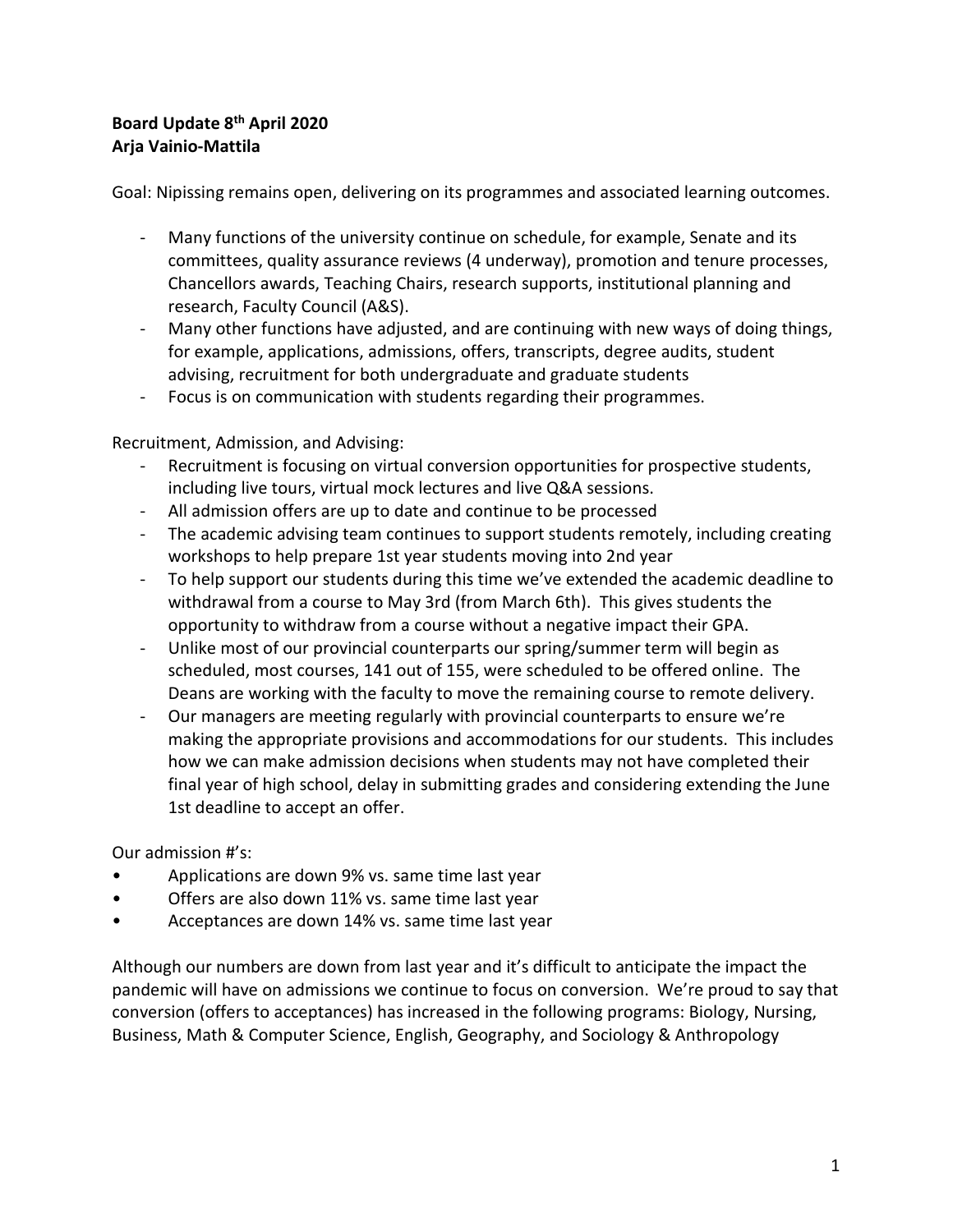# Teaching:

- Winter term was finalized through alternative delivery, i.e. remote or online delivery, redesign of assessments, prorating of grades. All classes were cancelled for March 16<sup>th</sup> and  $17<sup>th</sup>$  to allow for preparation, with alternative delivery beginning on March 18th. Support through the Teaching Hub was announced for Faculty to move on-site courses to on-line environments. (Communicated on March  $12<sup>th</sup>$ ). Workshops on using Blackboard Learn and Blackboard Collaborate were run March 13<sup>th</sup>, 16<sup>th</sup>, and 17<sup>th</sup>. More than 40 Faculty attended.
- All on-site exams were cancelled (Communicated on March  $17<sup>th</sup>$ )
- Communication re placements in various programmes initiated between students and programmes in mid-March, remains an ongoing concern.
- SS academic programmes will all be remote delivery (Communicated March  $30<sup>th</sup>$ )
- Extended deadline to withdraw without academic penalty to after receiving grades, giving students the choice to keep a grade or re-take the course. (Communicated April 1st)
- Blackboard Learn (our Learning Management System) migration was supposed to take place in May, new dates in June and August are being discussed in order not to disrupt continued on-line delivery.
- Working with OII, SDS, and UTS to see whether we can secure iPads with sim-cards (or similar) for students in indigenous programming during summer (Indigenous Summer Institute, Indigenous Teacher Education Programme, Classroom Assistant Programme, and Language Teacher Programme).
- Deans working with SDS to resolve emerging accessibility issues caused by movement to alternative delivery.
- Nursing students are being advised about clinical placements differently depending on their year in the programs and the program. We are working to accommodate in as many ways as possible as our Blended students are RPNs and are dealing with the crisis in their workplace.
- We are awaiting a decision from the Min of Ed in order to move forward with planning for our graduating BEd students both with regard to practicum and with regard to the MPT.
- Good news: Our Data Science programme has received Quality Council Approval, and preparations to offer the programme are underway.
- The Dean of Teaching has engaged with Ontario Universities Council on eLearning. Attended a number of roundtable discussions, and is pleased to announce we're doing well, and are ahead of the curve on many issues.
- The Dean of Teaching, as well as UTS and LST staff, attended MCU Technical Briefing with the Minister on eProctoring services being offered through eCampus Ontario (March  $26<sup>th</sup>$ ). These services are opt-in, but come too late to assist us with FW exams, and may duplicate our existing licences.
- A&S Dean attended a virtual meeting with the Deans of Sciences (CCDS) to discuss how other universities have transitioned science courses, labs in particular, to on-line delivery; also participated in the discussion of forward plans for the fall should the online instruction continue into the fall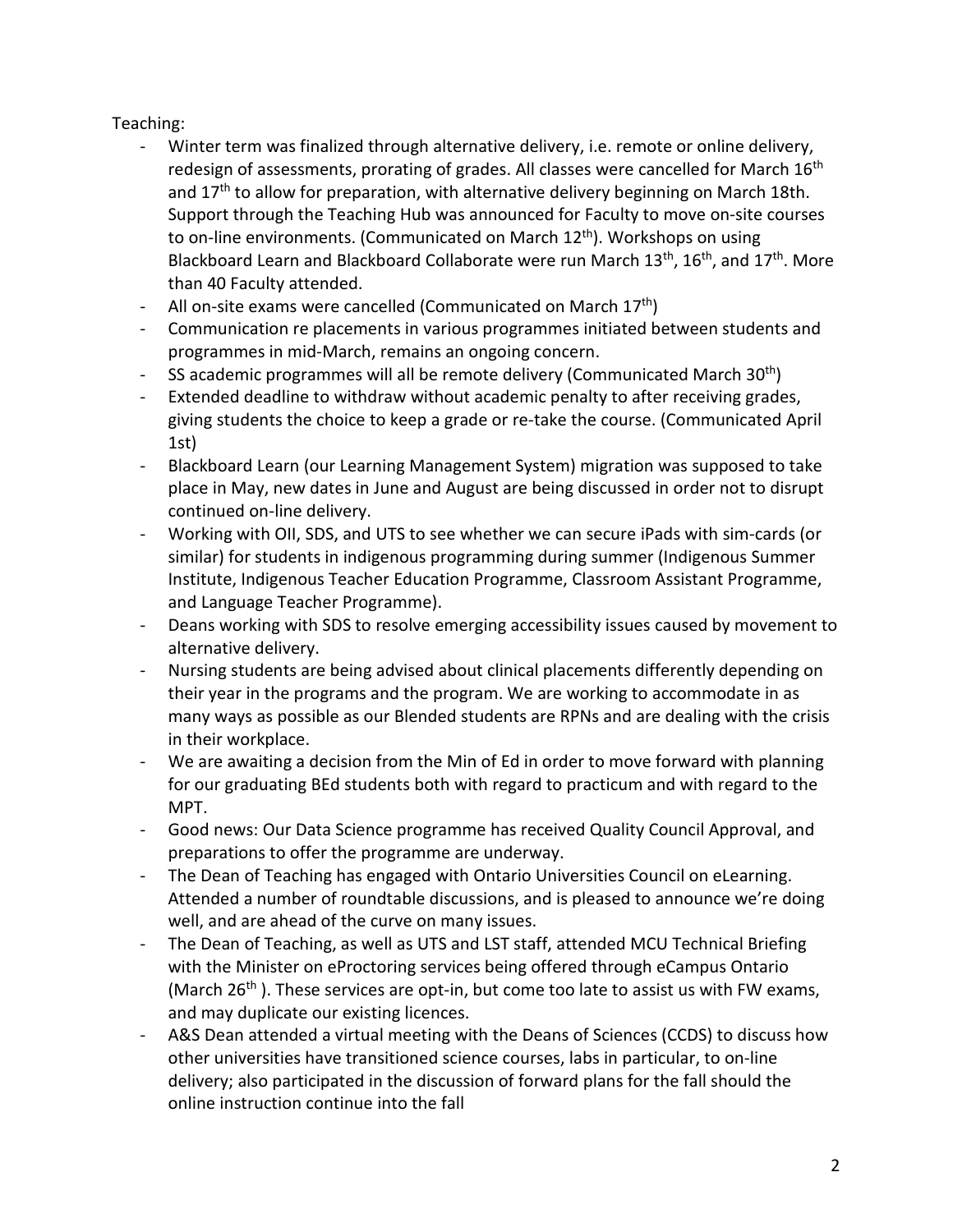- Planning for Fall term has started

## Research

- Annual Undergraduate Research Conference was one of many events that had to be cancelled. Nipissing continues to celebrate undergraduate research by creating a virtual conference. When you go to the link [\(https://osf.io/vgtbf/\)](https://osf.io/vgtbf/) you'll see that Dr. Justin Carré, Assistant Dean of Research, created 3 folders (Art Installations, Research Posters, Research Talks). Enjoy the presentations and posters!
- Graduate student defenses are proceeding remotely as scheduled (e.g. by using Zoom)
- Research Office is consolidating externally funded pandemic related research opportunities to be shared with Faculty
- Working on creating supports for research responsive to community needs in the postpandemic world
- Research office creating FAQs to advise our researchers specifically about grant/project management in the pandemic context.
- Call for Proposals on Research relating to COVID 19 Impacts in North Bay and Surrounding Area: We have invited Nipissing Faculty from all disciplines to participate in research, scholarship, and creative activity projects addressing immediate needs of the community relating to COVID-19 (during and after the pandemic). The invitation is to explore the implications of COVID 19 across educational, professional, industry, and community sectors. The funding for this research is made possible by COVID-19 related funding from the Province of Ontario. This research will contribute to regional recovery.

# **Community**

- Nipissing has donated all PPE (Personal Protective Equipment) from its labs to the hospital, and together with Canadore also contributed a ventilator.
- Nipissing has established a partnership in order to share facilities, such as residences, with the Hospital.

# Library

- Staff continue to monitor voice and email, and respond to library users with requests for assistance accessing materials and any other questions related to library use.
- Interlibrary loan services (ILL) are still suspended...as is the case at all other libraries
- Working with instructors to ensure that ways in which they use information resources in their online courses is copyright compliant.